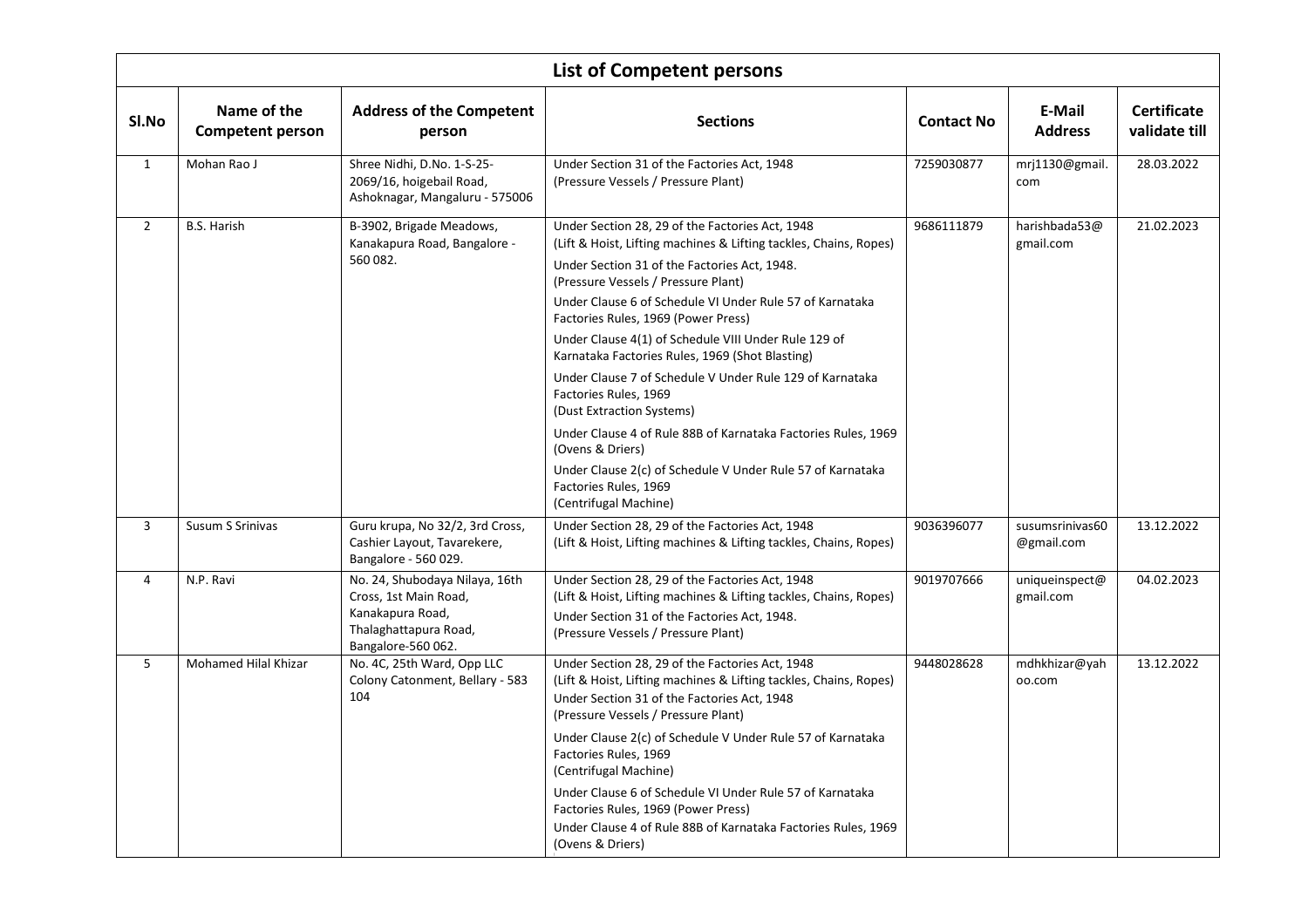|                |                   |                                                                                                                             | Under Clause 13 of Schedule XVII Under Rule 129 of<br>Karnataka Factories Rules, 1969<br>(Solvent Extraction Plant)<br>Under Clause 7 of Schedule V Under Rule 129 of Karnataka<br>Factories Rules, 1969<br>(Dust Extraction Systems)                                                                                                                                                                                                                                                                                                                                                                                                                                                                                                          |            |                              |            |
|----------------|-------------------|-----------------------------------------------------------------------------------------------------------------------------|------------------------------------------------------------------------------------------------------------------------------------------------------------------------------------------------------------------------------------------------------------------------------------------------------------------------------------------------------------------------------------------------------------------------------------------------------------------------------------------------------------------------------------------------------------------------------------------------------------------------------------------------------------------------------------------------------------------------------------------------|------------|------------------------------|------------|
|                |                   |                                                                                                                             | Under Clause 69(4) of Karnataka Factories Rules, 1969<br>(Water Sealed Gas Holders)                                                                                                                                                                                                                                                                                                                                                                                                                                                                                                                                                                                                                                                            |            |                              |            |
| 6              | Arun Shetty       | Puthrotibail House, Naricombu<br>Post & Village, Bantwal Tq,<br>Mangalore - 574231.                                         | Under Section 28, 29 of the Factories Act, 1948<br>(Lift & Hoist, Lifting machines & Lifting tackles, Chains, Ropes)                                                                                                                                                                                                                                                                                                                                                                                                                                                                                                                                                                                                                           | 9845114897 | shettyarun72@g<br>mail.com   | 15.03.2022 |
| $\overline{7}$ | M S Chandraprasad | Sri Rathna Nilaya, No. 406, 9th<br>cross, 9th Main, B.C.C Layout,<br>(Near Main Bus stop)<br>Vijayanagar, Bangalore-560040. | Under Section 28, 29 of the Factories Act, 1948<br>(Lift & Hoist, Lifting machines & Lifting tackles, Chains, Ropes)<br>Under Section 31 of the Factories Act, 1948<br>(Pressure Vessels / Pressure Plant)<br>Under Clause 2(c) of Schedule V Under Rule 57 of Karnataka<br>Factories Rules, 1969 (Centrifugal Machine)<br>Under Clause 6 of Schedule VI Under Rule 57 of Karnataka<br>Factories Rules, 1969 (Power Press)<br>Under Clause 7 of Schedule V Under Rule 129 of Karnataka<br>Factories Rules, 1969<br>(Dust Extraction Systems)<br>Under Clause 4 of Rule 88B of Karnataka Factories Rules, 1969<br>(Ovens & Driers)<br>Under Clause 4 of Schedule VIII Under Rule 129 of Karnataka<br>Factories Rules, 1969 (Blasting Enclosure) | 9845203655 | chandraprasad1<br>@yahoo.com | 30.06.2022 |
| 8              | Vishnuvardhan K   | No. 299, Banasawadi Road,<br>Subbaianapalya, Bangalore -<br>560030                                                          | Under Section 28, 29 of the Factories Act, 1948<br>(Lift & Hoist, Lifting machines & Lifting tackles, Chains, Ropes)<br>Under Clause 2(c) of Schedule V Under Rule 57 of Karnataka<br>Factories Rules, 1969<br>(Centrifugal Machine)<br>Under Clause 6 of Schedule VI Under Rule 57 of Karnataka<br>Factories Rules, 1969<br>(Power Press)<br>Under Clause 4 of Schedule VIII Under Rule 129 of Karnataka<br>Factories Rules, 1969<br>(Shot Blasting & Dust Extraction Systems)                                                                                                                                                                                                                                                                | 6364985557 | kvishnus@rediff<br>mail.com  | 15.11.2022 |
| 9              | Srinath J M       | No. 316 & 317, 8th Main, 5th<br>Cross, Padmanadhanagar,<br>Bangalore - 560070                                               | Under Section 28, 29 of the Factories Act, 1948<br>(Lift & Hoist, Lifting machines & Lifting tackles, Chains, Ropes)                                                                                                                                                                                                                                                                                                                                                                                                                                                                                                                                                                                                                           | 9986401603 | jmsrinath@redif<br>fmail.com | 16.02.2023 |
| 10             | Shashidar Bhat    | Navaneetha, D.No 3-28/1,<br>Nakkila, Derebail, Mangalore-<br>575006                                                         | Under Section 28, 29 of the Factories Act, 1948<br>(Lift & Hoist, Lifting machines & Lifting tackles, Chains, Ropes)<br>Under Section 31 of the Factories Act, 1948<br>(Pressure Vessels / Pressure Plant)                                                                                                                                                                                                                                                                                                                                                                                                                                                                                                                                     | 9741900547 | marinesv@gmai<br>I.com       | 06.08.2022 |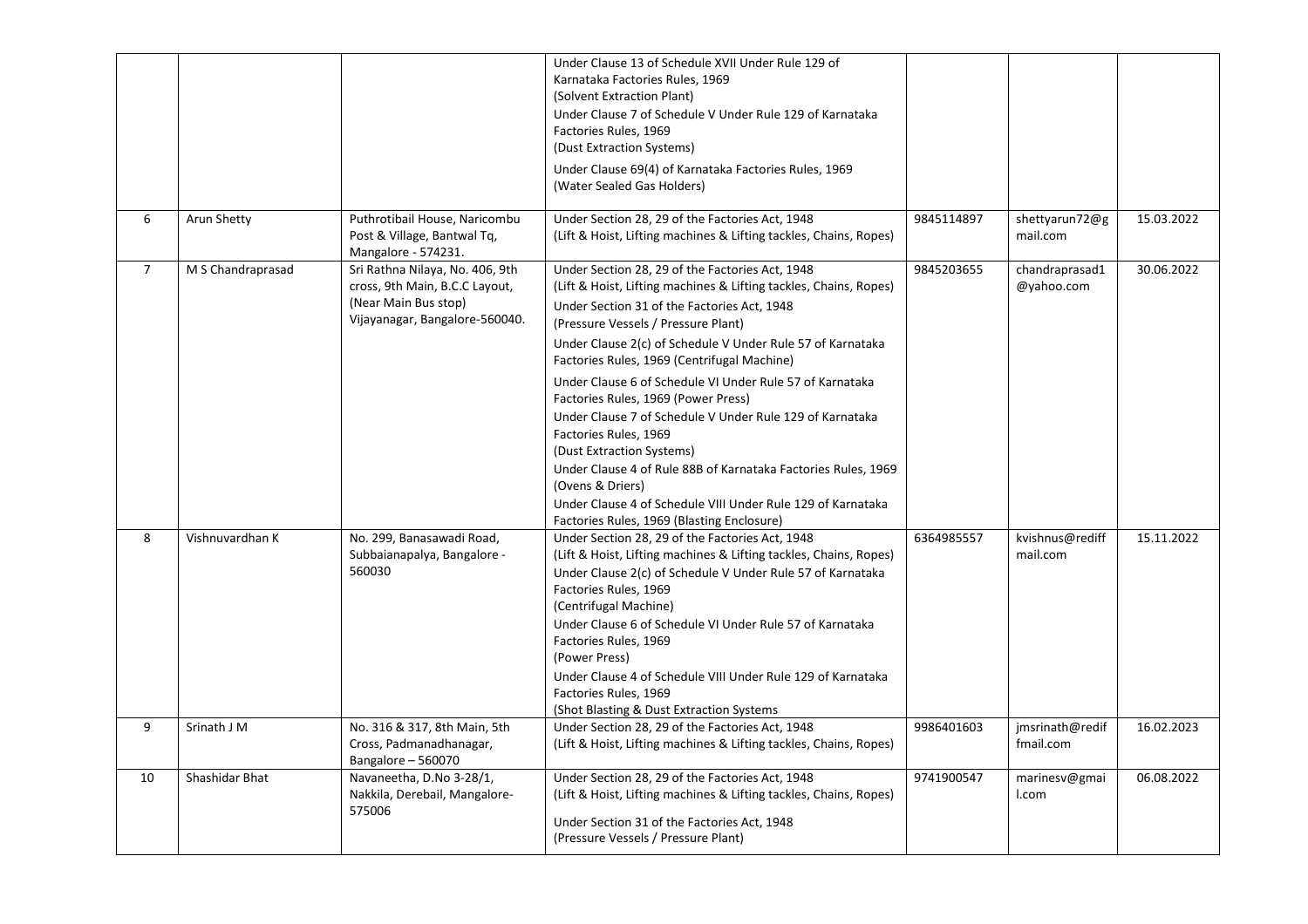|    |                          |                                                                                                         | Under Clause 2(c) of Schedule V Under Rule 57 of Karnataka<br>Factories Rules, 1969<br>(Centrifugal Machine)                                                                                               |                          |                                          |            |
|----|--------------------------|---------------------------------------------------------------------------------------------------------|------------------------------------------------------------------------------------------------------------------------------------------------------------------------------------------------------------|--------------------------|------------------------------------------|------------|
| 11 | G. Amarnath              | #541, Sri Rangadhama, 4th Main,<br>4th Cross, Maruthi Layout,<br>Vasanthapura, Bangalore - 560<br>061   | Under Section 28, 29 of the Factories Act, 1948<br>(Lift & Hoist, Lifting machines & Lifting tackles, Chains, Ropes)<br>Under Section 31 of the Factories Act, 1948<br>(Pressure Vessels / Pressure Plant) | 9945090269               | amarnath7117<br>@gmail.com               | 06.03.2022 |
|    |                          |                                                                                                         | Under Clause 2(c) of Schedule V Under Rule 57 of Karnataka<br>Factories Rules, 1969<br>(Centrifugal Machine)                                                                                               |                          |                                          |            |
|    |                          |                                                                                                         | Under Clause 6 of Schedule VI Under Rule 57 of Karnataka<br>Factories Rules, 1969<br>(Power Press)                                                                                                         |                          |                                          |            |
|    |                          |                                                                                                         | Under Clause 4 of Rule 88B of Karnataka Factories Rules, 1969<br>(Ovens & Driers)                                                                                                                          |                          |                                          |            |
|    |                          |                                                                                                         | Under Clause 4 of Schedule VIII Under Rule 129 of Karnataka<br>Factories Rules, 1969<br>(Shot Blasting & Dust Extraction System)                                                                           |                          |                                          |            |
| 12 | Thimmegowda H V          | No. 1662, 7th Main Road, C Block,<br>Sahakara Nagara, Bangalore - 560<br>092.                           | Under Section 28, 29 of the Factories Act, 1948<br>(Lift & Hoist, Lifting machines & Lifting tackles, Chains, Ropes)<br>Under Section 31 of the Factories Act, 1948<br>(Pressure Vessels / Pressure Plant) | 9964589555<br>9901272555 | thimmegowdah<br>v@gmail.com              | 30.09.2022 |
|    |                          |                                                                                                         | Under Clause 2(c) of Schedule V Under Rule 57 of Karnataka<br>Factories Rules, 1969<br>(Centrifugal Machine)                                                                                               |                          |                                          |            |
|    |                          |                                                                                                         | Under Clause 6 of Schedule VI Under Rule 57 of Karnataka<br>Factories Rules, 1969<br>(Power Press)                                                                                                         |                          |                                          |            |
|    |                          |                                                                                                         | Under Clause 4 of Rule 88B of Karnataka Factories Rules, 1969<br>(Ovens & Driers)                                                                                                                          |                          |                                          |            |
|    |                          |                                                                                                         | Under Clause 4 of Schedule VIII Under Rule 129 of Karnataka<br>Factories Rules, 1969<br>(Shot Blasting & Dust Extraction Systems)                                                                          |                          |                                          |            |
| 13 | Santhosh Bendoor Krishna | Door No. 137, 1st Floor, 1st block,<br>5th Main,<br>H.M.T layout, Nagasandra post,<br>Bangalore-560073. | Under Section 28, 29 of the Factories Act, 1948<br>(Lift & Hoist, Lifting machines & Lifting tackles, Chains, Ropes)<br>Under Section 31 of the Factories Act, 1948<br>(Pressure Vessels / Pressure Plant) | 9739742779               | santhoshbendo<br>orkrishna@gmai<br>I.com | 28.03.2023 |
|    |                          |                                                                                                         | Under Clause 2(c) of Schedule V Under Rule 57 of<br>Karnataka Factories Rules, 1969<br>(Centrifugal Machine)                                                                                               |                          |                                          |            |
|    |                          |                                                                                                         | Under Clause 4 of Schedule VIII Under Rule 129 of Karnataka<br>Factories Rules, 1969                                                                                                                       |                          |                                          |            |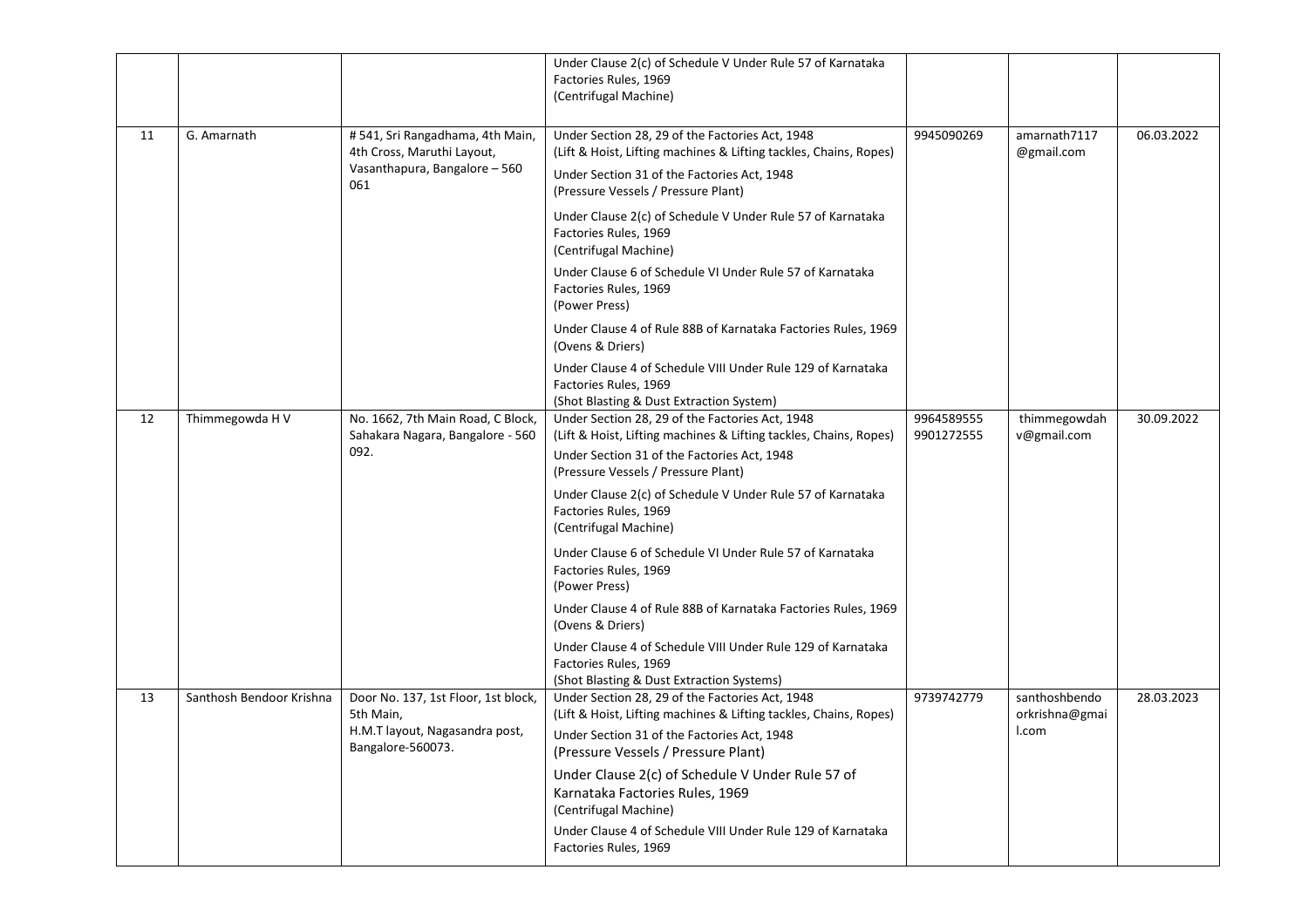|    |                    |                                                                                                                                                                                       | (Shot Blasting & Dust Extraction System)<br>Under Clause 4 of Rule 88B of Karnataka Factories Rules, 1969<br>(Ovens & Driers)<br>Under Clause 6 of Schedule VI Under Rule 57 of Karnataka<br>Factories Rules, 1969<br>(Power Press)                                                                                                                                                                                                                                                                                                                                                                                                                                                                                                                                                                                                                |            |                             |            |
|----|--------------------|---------------------------------------------------------------------------------------------------------------------------------------------------------------------------------------|----------------------------------------------------------------------------------------------------------------------------------------------------------------------------------------------------------------------------------------------------------------------------------------------------------------------------------------------------------------------------------------------------------------------------------------------------------------------------------------------------------------------------------------------------------------------------------------------------------------------------------------------------------------------------------------------------------------------------------------------------------------------------------------------------------------------------------------------------|------------|-----------------------------|------------|
| 14 | Srinivas padiyar N | "Vinayaka" D.No. 1-24-2035,<br>Hoigebail, Ashoknagar,<br>Mangalore - 575 006                                                                                                          | Under Section 28, 29 of the Factories Act, 1948<br>(Lift & Hoist, Lifting machines & Lifting tackles, Chains, Ropes)<br>Under Section 31 of the Factories Act, 1948<br>(Pressure Vessels / Pressure Plant)                                                                                                                                                                                                                                                                                                                                                                                                                                                                                                                                                                                                                                         | 9008506237 | Padiyar3477@g<br>mail.com   | 28.04.2022 |
| 15 | Channabasavaya A D | No. 9/2, Samriddhi, 1 <sup>st</sup> Main<br>Road, Health Layout,<br>Annapurneshwarinagar,<br>Bangalore - 560 091.                                                                     | Under Section 31 of the Factories Act, 1948<br>(Pressure Vessels / Pressure Plant)                                                                                                                                                                                                                                                                                                                                                                                                                                                                                                                                                                                                                                                                                                                                                                 | 9448066172 | channabasayya<br>@gmail.com | 23.12.2022 |
| 16 | Albert R           | Flat No. S F 14, D Block,<br>Sowparnika Sanvi Phase-1, Plot<br>No. 13/2B, 5 <sup>th</sup> Cross, Vijaya<br>Nagara, Off Ambedkar Nagar<br>Road, Whitefield Road, Bangalore<br>560 066. | Under Section 28, 29 of the Factories Act, 1948<br>(Lift & Hoist, Lifting machines & Lifting tackles, Chains, Ropes)                                                                                                                                                                                                                                                                                                                                                                                                                                                                                                                                                                                                                                                                                                                               | 9894525702 | albertralex@gm<br>ail.com   | 30.10.2022 |
| 17 | Jithendranath Pai  | No. 10/19, "Mahalasa Kutir", 5 <sup>th</sup><br>Main Road, 1 <sup>st</sup> Cross,<br>Banashankari 3 <sup>rd</sup> Stage, 5 <sup>th</sup> Block,<br>Bangalore - 560 085                | Under Section 28, 29 of the Factories Act, 1948<br>(Lift & Hoist, Lifting machines & Lifting tackles, Chains, Ropes)<br>Under Section 31 of the Factories Act, 1948<br>(Pressure Vessels / Pressure Plant)<br>Under Clause 2(c) of Schedule V Under Rule 57 of Karnataka<br>Factories Rules, 1969<br>(Centrifugal Machine)<br>Under Clause 6 of Schedule VI Under Rule 57 of Karnataka<br>Factories Rules, 1969<br>(Power Press)<br>Under Clause 7 of Schedule V Under Rule 129 of Karnataka<br>Factories Rules, 1969<br>Under Clause 4 of Schedule VIII Under Rule 129 of Karnataka<br>Factories Rules, 1969<br>(Shot Blasting & Dust Extraction Systems)<br>Under Clause 13 of Schedule XVII Under Rule 129 of<br>Karnataka Factories Rules, 1969<br>(Solvent Extraction Plant)<br>Under Clause 4 of Rule 88B of Karnataka Factories Rules, 1969 | 9880184336 | jithendrapai@<br>yahoo.com  | 06.08.2022 |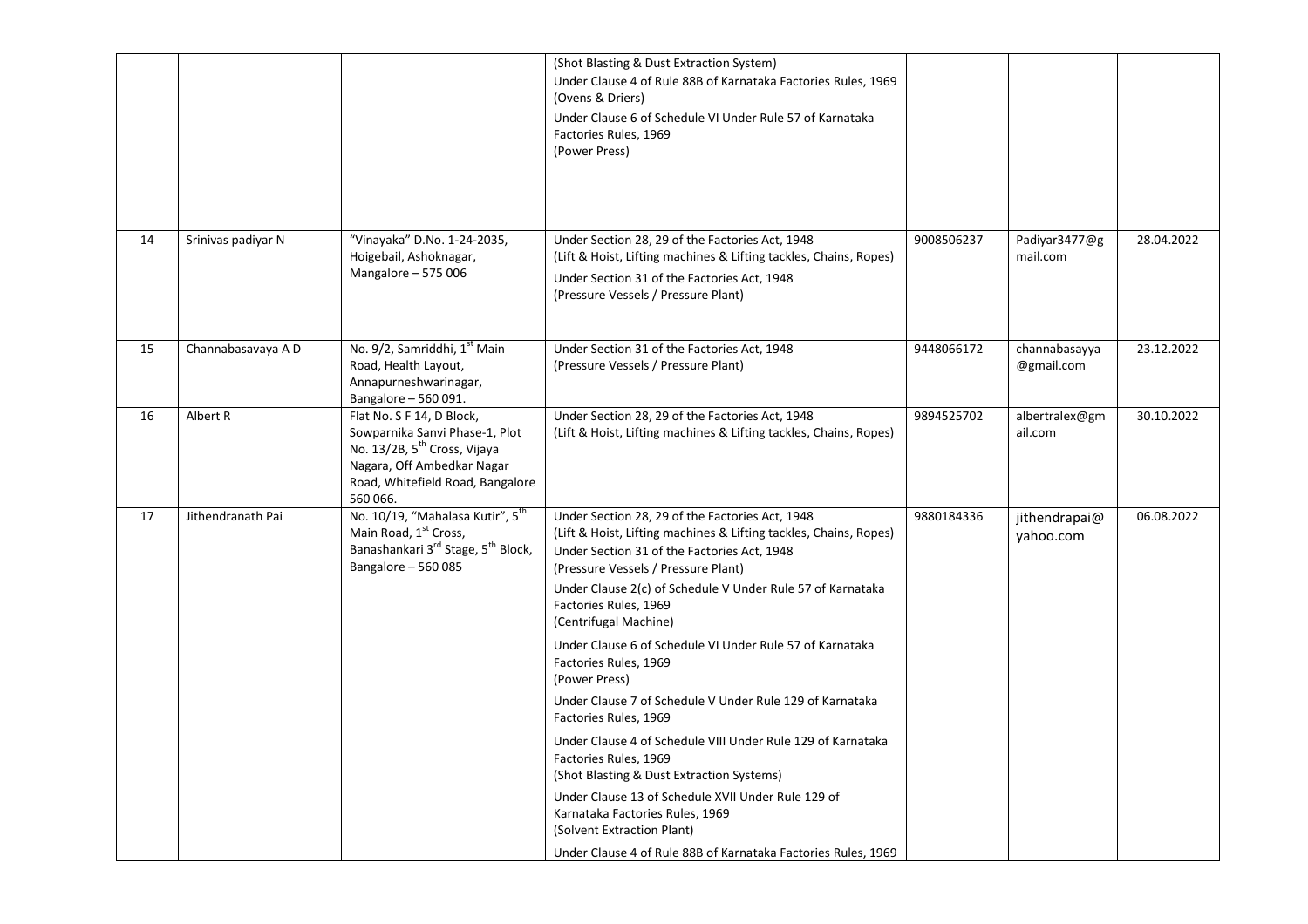|    |                              |                                                                                                                          | (Ovens & Driers)                                                                                                                                                                                                       |            |                                      |            |
|----|------------------------------|--------------------------------------------------------------------------------------------------------------------------|------------------------------------------------------------------------------------------------------------------------------------------------------------------------------------------------------------------------|------------|--------------------------------------|------------|
| 18 | Mallappa B<br>Kariyappanavar | Plot No. 577B, Belur Industrial<br>Area, Dharwad                                                                         | Under Section 28, 29 of the Factories Act, 1948<br>(Lift & Hoist, Lifting machines & Lifting tackles, Chains, Ropes)                                                                                                   | 9766625828 | chalukkyaengi<br>neers@gmail.c<br>om | 15.02.2022 |
| 19 | Sadiksaheb Badiger           | No. 53, 6 <sup>th</sup> Cross, Brindavan<br>Nagar, Mathikere, Bangalore -<br>560054                                      | Under Section 28, 29 of the Factories Act, 1948<br>(Lift & Hoist, Lifting machines & Lifting tackles, Chains, Ropes)<br>Under Section 31 of the Factories Act, 1948<br>(Pressure Vessels / Pressure Plant)             | 9916512184 | Sadiksaheb786<br>@gmail.com          | 30.10.2022 |
|    |                              |                                                                                                                          | Under Clause 6 of Schedule VI Under Rule 57 of Karnataka<br>Factories Rules, 1969<br>(Power Press)                                                                                                                     |            |                                      |            |
|    |                              |                                                                                                                          | Under Clause 4 of Rule 88B of Karnataka Factories Rules, 1969<br>(Ovens & Driers)<br>Under Clause 4 of Schedule VIII Under Rule 129 of Karnataka<br>Factories Rules, 1969<br>(Shot Blasting & Dust Extraction Systems) |            |                                      |            |
| 20 | R. Darshan Kumar             | S/o. P. Ramakrishna<br>No. 5, Maruthi Krupa, LBS Road,<br>Behind Water Tank, Vidyanagar,<br>Tumkur-572 103.              | Under Section 28, 29 of the Factories Act, 1948<br>(Lift & Hoist, Lifting machines & Lifting tackles, Chains, Ropes)                                                                                                   | 8147545918 | rdarshank@<br>gmail.com              | 28-11-2022 |
| 21 | V. Narayana Prasad           | No. 17, "Mathruchaya", 1st Cross,<br>Achaya Shetty Layout, Near<br>Mekhri Circle, Sadhashivanagar,<br>Bangalore-560 080. | Under Section 28, 29 of the Factories Act, 1948<br>(Lift & Hoist, Lifting machines & Lifting tackles, Chains, Ropes)                                                                                                   | 9019821673 | Narayanaprasad<br>1410@gmail.co<br>m | 11-01-2023 |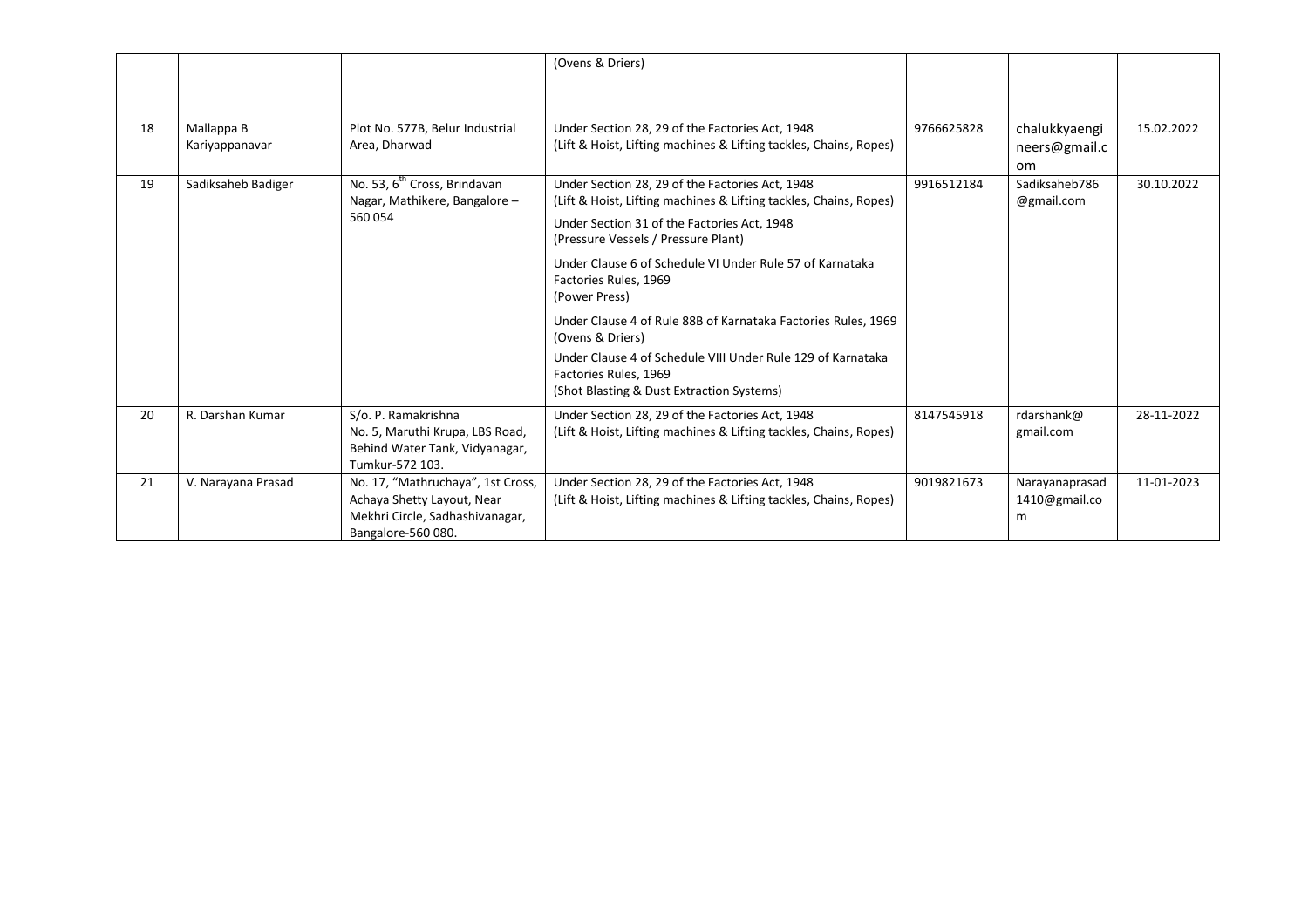|    |                        |                                                                                                                                   | <b>Institutions</b>                                                                                                                                                                                                                                                                                                                                                                                                                                                                                                                                                                                                                   |            |                                           |            |
|----|------------------------|-----------------------------------------------------------------------------------------------------------------------------------|---------------------------------------------------------------------------------------------------------------------------------------------------------------------------------------------------------------------------------------------------------------------------------------------------------------------------------------------------------------------------------------------------------------------------------------------------------------------------------------------------------------------------------------------------------------------------------------------------------------------------------------|------------|-------------------------------------------|------------|
| 22 | Chandra K <sub>N</sub> | M/s. Jaya Engineering Services,<br>No. 39, Shri Ganesh Nilaya,<br>Ohmkar Layout, Near Ring road, J<br>P Nagara, Mysore - 570 031. | Under Section 28, 29 of the Factories Act, 1948<br>(Lift & Hoist, Lifting machines & Lifting tackles, Chains, Ropes)<br>Under Section 31 of the Factories Act, 1948<br>(Pressure Vessels / Pressure Plant)<br>Under Clause 2(c) of Schedule V Under Rule 57 of Karnataka<br>Factories Rules, 1969<br>(Centrifugal Machine)<br>Under Clause 6 of Schedule VI Under Rule 57 of Karnataka<br>Factories Rules, 1969<br>(Power Press)<br>Under Clause 7 of Schedule V Under Rule 129 of Karnataka<br>Factories Rules, 1969<br>(Dust Extraction Systems)                                                                                    | 9481405629 | chandrukabini9<br>4@gmail.com             | 21.02.2023 |
| 23 | Raghavendra M          | M/s. Vessels Engineers,<br>No 313, "Anjana Nandana", 18th<br>Main, 4th Block, Nandini Layout,<br>Bangalore-560096                 | Under Section 28, 29 of the Factories Act, 1948<br>(Lift & Hoist, Lifting machines & Lifting tackles, Chains, Ropes)<br>Under Section 31 of the Factories Act, 1948<br>(Pressure Vessels / Pressure Plant)<br>Under Clause 2(c) of Schedule V Under Rule 57 of Karnataka<br>Factories Rules, 1969<br>(Centrifugal Machine)<br>Under Clause 6 of Schedule VI Under Rule 57 of Karnataka<br>Factories Rules, 1969<br>(Power Press)<br>Under Clause 4 of Rule 88B of Karnataka Factories Rules, 1969<br>(Ovens & Driers)<br>Under Clause 4 of Schedule VIII Under Rule 129 of Karnataka<br>Factories Rules, 1969<br>(Blasting Enclosure) | 9448085706 | vesselsengineer<br>s@gmail.com            | 04.07.2022 |
| 24 | Ganesha Y D            | M/s. Mini-Tech Industries<br>No. 827/A, 1st Floor, 1st Main,<br>2nd Stage, W.O.C Road, Near<br>Modi Hospital, Bangalore-560086    | Under Section 28, 29 of the Factories Act, 1948<br>(Lift & Hoist, Lifting machines & Lifting tackles, Chains, Ropes)                                                                                                                                                                                                                                                                                                                                                                                                                                                                                                                  | 9448273590 | minitechindustri<br>es@rediffmail.c<br>om | 17.07.2022 |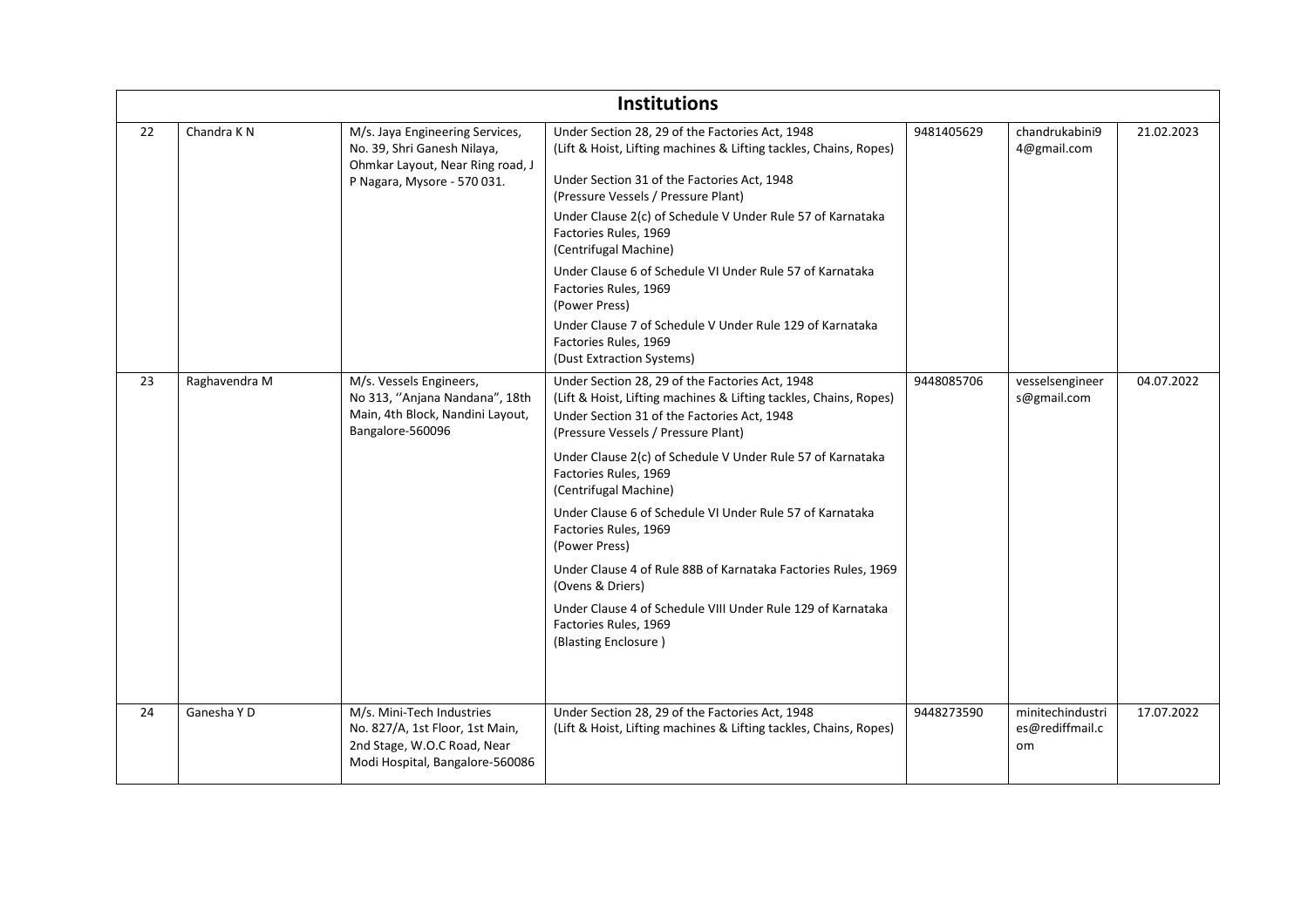| 25 | Srinath Gajanan V   | M/s. Sriram Safety Quality<br>Management Services Pvt Ltd.,                                                              | Under Section 28, 29 of the Factories Act, 1948<br>(Lift & Hoist, Lifting machines & Lifting tackles, Chains, Ropes)                                                                                                                                                                             | 9448549796 | kbpreethi@gma<br>il.com         | 30.07.2022 |
|----|---------------------|--------------------------------------------------------------------------------------------------------------------------|--------------------------------------------------------------------------------------------------------------------------------------------------------------------------------------------------------------------------------------------------------------------------------------------------|------------|---------------------------------|------------|
|    |                     | No. 7 & 8, City complex,<br>Honnakatte Road, Kulayi,<br>suratkal, Mangalore-575109                                       | Under Clause 2(c) of Schedule V Under Rule 57 of Karnataka<br>Factories Rules, 1969<br>(Centrifugal Machine)                                                                                                                                                                                     |            |                                 |            |
|    |                     |                                                                                                                          | Under Clause 4 of Rule 88B of Karnataka Factories Rules, 1969<br>(Ovens & Driers)                                                                                                                                                                                                                |            |                                 |            |
|    |                     |                                                                                                                          | Under Clause 4(1) of Schedule VIII Under Rule 129 of<br>Karnataka Factories Rules, 1969 (Blasting Enclosure)                                                                                                                                                                                     |            |                                 |            |
|    |                     |                                                                                                                          | Under Clause 6 of Schedule VI Under Rule 57 of Karnataka<br>Factories Rules, 1969<br>(Power Press)                                                                                                                                                                                               |            |                                 |            |
|    | Preethi Pai         |                                                                                                                          | Under Section 28, 29 of the Factories Act, 1948<br>(Lift & Hoist, Lifting machines & Lifting tackles, Chains, Ropes)                                                                                                                                                                             |            |                                 |            |
|    |                     |                                                                                                                          | Under Section 31 of the Factories Act, 1948<br>(Pressure Vessels / Pressure Plant)                                                                                                                                                                                                               |            |                                 |            |
|    |                     |                                                                                                                          | Under Clause 2(c) of Schedule V Under Rule 57 of Karnataka<br>Factories Rules, 1969<br>(Centrifugal Machine)                                                                                                                                                                                     |            |                                 |            |
|    |                     |                                                                                                                          | Under Clause 6 of Schedule VI Under Rule 57 of Karnataka<br>Factories Rules, 1969<br>(Power Press)                                                                                                                                                                                               |            |                                 |            |
|    |                     |                                                                                                                          | Under Clause 69(4) of Karnataka Factories Rules, 1969<br>(Water Sealed Gas Holders)                                                                                                                                                                                                              |            |                                 |            |
|    | Govindaraju R       |                                                                                                                          | Under Section 28, 29 of the Factories Act, 1948<br>(Lift & Hoist, Lifting machines & Lifting tackles, Chains, Ropes)                                                                                                                                                                             |            |                                 |            |
| 26 | Vijayendra C Shirol | M/s. Vachana Safety Services &<br>Sales, Plot No. 37, CTS No. 21/3,                                                      | Under Section 28, 29 of the Factories Act, 1948<br>(Lift & Hoist, Lifting machines & Lifting tackles, Chains, Ropes)                                                                                                                                                                             | 9449507719 | vachanasafety2<br>013@gmail.com | 13.09.2022 |
|    | Praveen R Kolkoor   | Kangrali Khurd, Belgavi - 590 015.                                                                                       | Under Section 31 of the Factories Act, 1948<br>(Pressure Vessels / Pressure Plant)                                                                                                                                                                                                               |            |                                 |            |
| 27 | Sandeep S Prasad    | M/s. Shankar Prasad and<br>Company, No 103, Shashvathi, 5th<br>A Main, 2nd Stage, Brindavan<br>Extension, Mysore-570 020 | Under Section 28, 29 of the Factories Act, 1948<br>(Lift & Hoist, Lifting machines & Lifting tackles, Chains, Ropes)<br>Under Clause 2(c) of Schedule V Under Rule 57 of Karnataka<br>Factories Rules, 1969<br>(Centrifugal Machine)<br>Under Clause 6 of Schedule VI Under Rule 57 of Karnataka | 9880692250 | ks.shankarprasa<br>d@gmail.com  | 27.04.2022 |
|    |                     |                                                                                                                          | Factories Rules, 1969<br>(Power Press)<br>Under Clause 4 of Rule 88B of Karnataka Factories Rules, 1969<br>(Ovens & Driers)                                                                                                                                                                      |            |                                 |            |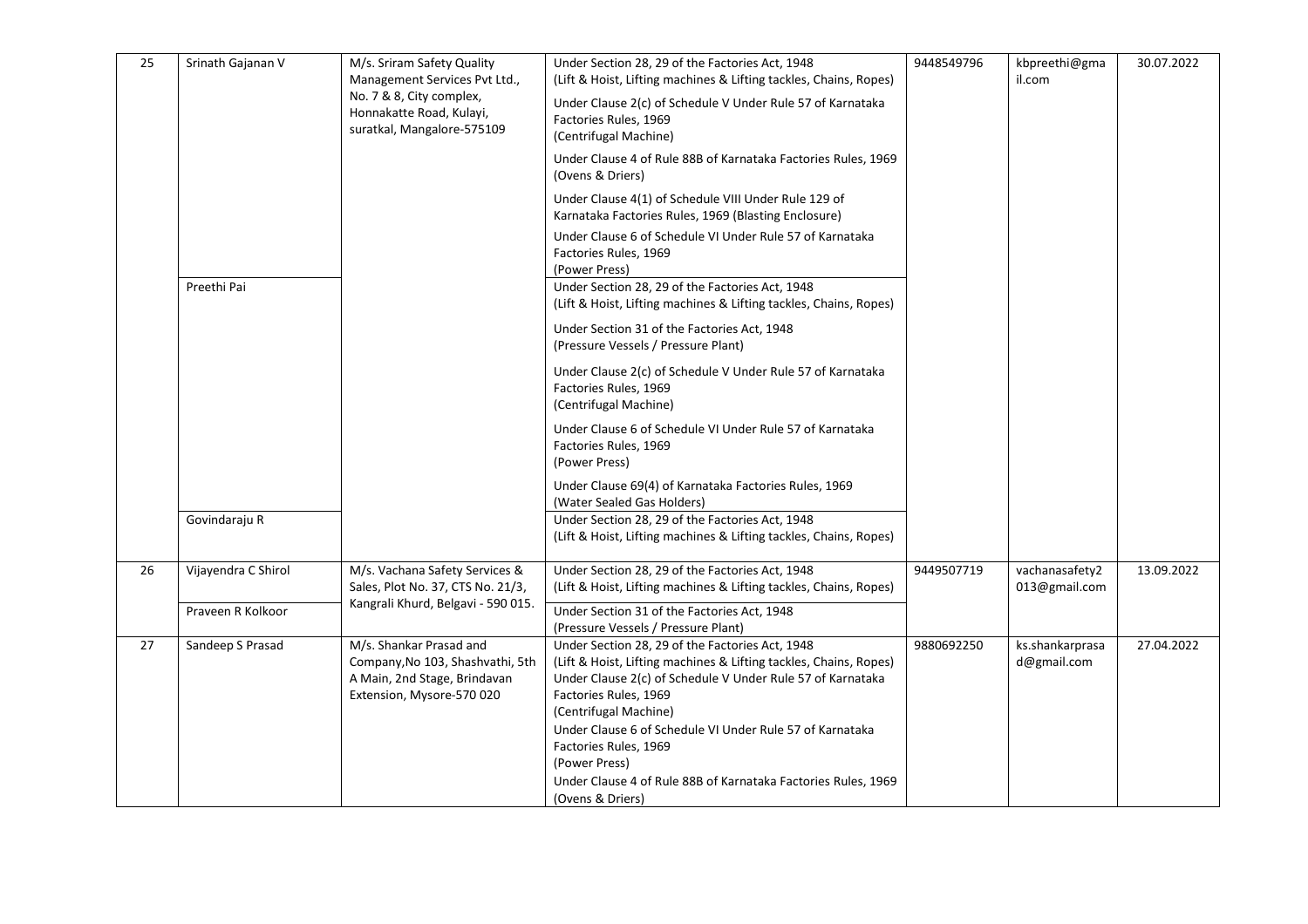|    | Pradeep Kumar                |                                                                                                                                                              | Under Section 31 of the Factories Act, 1948<br>(Pressure Vessels / Pressure Plant)<br>Under Clause 7 of Schedule V Under Rule 129 of Karnataka<br>Factories Rules, 1969<br>(Dust Extraction Systems)       |                          |                                              |            |
|----|------------------------------|--------------------------------------------------------------------------------------------------------------------------------------------------------------|------------------------------------------------------------------------------------------------------------------------------------------------------------------------------------------------------------|--------------------------|----------------------------------------------|------------|
| 28 | Chidanand V. Hiremath        | M/s. D.C Hoist & Instruments Pvt<br>Ltd, No. 68, West of Chord Road,<br>2nd stage, Mahalakshmipura,<br>Opp Metro Rajajinagar<br>Station(W), Bangalore-560086 | Under Section 28, 29 of the Factories Act, 1948<br>(Lift & Hoist, Lifting machines & Lifting tackles, Chains, Ropes)                                                                                       | 080-23190448             | dchoistbng@gm<br>ail.com                     | 28.04.2022 |
| 29 | B.P. Srikanth                | M/s. Pavan Engineers<br>S-363, 364, 7th Cross Road, 2nd<br>Stage, BEL Layout, Magadi Road,<br>Bangalore-560091                                               | Under Section 28, 29 of the Factories Act, 1948<br>(Lift & Hoist, Lifting machines & Lifting tackles, Chains, Ropes)                                                                                       | 9341274039               | vinmek999@gm<br>ail.com                      | 13.12.2022 |
| 30 | H.S. Sudheendra              | M/s. Hercules Crane Services, No<br>1125, 24th Main Road, 17st<br>Cross, BSK 2nd Stage, Bangalore -<br>560 070                                               | Under Section 28, 29 of the Factories Act, 1948<br>(Lift & Hoist, Lifting machines & Lifting tackles, Chains, Ropes)                                                                                       | 9448476849<br>9448916863 | gssridhar23@ya<br>hoo.in                     | 23.12.2022 |
| 31 | R.G. Padke                   | M/s. S.G.Padke & sons<br>Shed No. B-4, Govt Indl Estate,<br>Udyambag, Belgaum-590006                                                                         | Under Section 28, 29 of the Factories Act, 1948<br>(Lift & Hoist, Lifting machines & Lifting tackles, Chains, Ropes)                                                                                       | 9844097941<br>9341102624 | phadketyres@<br>gmail.com<br>primeindustries | 27.01.2022 |
|    | Amith Arvind Sathaye         |                                                                                                                                                              | Under Section 31 of the Factories Act, 1948<br>(Pressure Vessels / Pressure Plant)                                                                                                                         |                          | india@yahoo.co<br>m                          |            |
| 32 | Putti Mahantesh<br>Shivageni | M/s. Jaya Engineers,<br>Plot No. 2793, Sector No. 35,<br>Ramtheerth Nagar, Belagavi - 590                                                                    | Under Section 28, 29 of the Factories Act, 1948<br>(Lift & Hoist, Lifting machines & Lifting tackles, Chains, Ropes)                                                                                       | 9686416574               | jaya.engineers@<br>rediffmail.com            | 26.09.2022 |
|    | Subhas K. Naik               | 001.                                                                                                                                                         | Under Section 31 of the Factories Act, 1948<br>(Pressure Vessels / Pressure Plant)                                                                                                                         |                          |                                              |            |
|    |                              |                                                                                                                                                              | Under Clause 6 of Schedule VI Under Rule 57 of Karnataka<br>Factories Rules, 1969<br>(Power Press)                                                                                                         |                          |                                              |            |
|    |                              |                                                                                                                                                              | Under Clause 2(c) of Schedule V Under Rule 57 of Karnataka<br>Factories Rules, 1969<br>(Centrifugal Machine)                                                                                               |                          |                                              |            |
|    |                              |                                                                                                                                                              | Under Clause 4 of Rule 88B of Karnataka Factories Rules, 1969<br>(Ovens & Driers)                                                                                                                          |                          |                                              |            |
| 33 | Tata Rao Buddala             | M/s. Anovaa Engineering<br>Solutions Private Limited,<br>No. C-6m KSSIDC, Yalahanka<br>Industrial Estate,<br>Bangalore - 560064                              | Under Section 28, 29 of the Factories Act, 1948<br>(Lift & Hoist, Lifting machines & Lifting tackles, Chains, Ropes)<br>Under Section 31 of the Factories Act, 1948<br>(Pressure Vessels / Pressure Plant) | 8494899930               | trb.anova@gmai<br>I.com                      | 26.01.2022 |
|    |                              |                                                                                                                                                              |                                                                                                                                                                                                            |                          |                                              |            |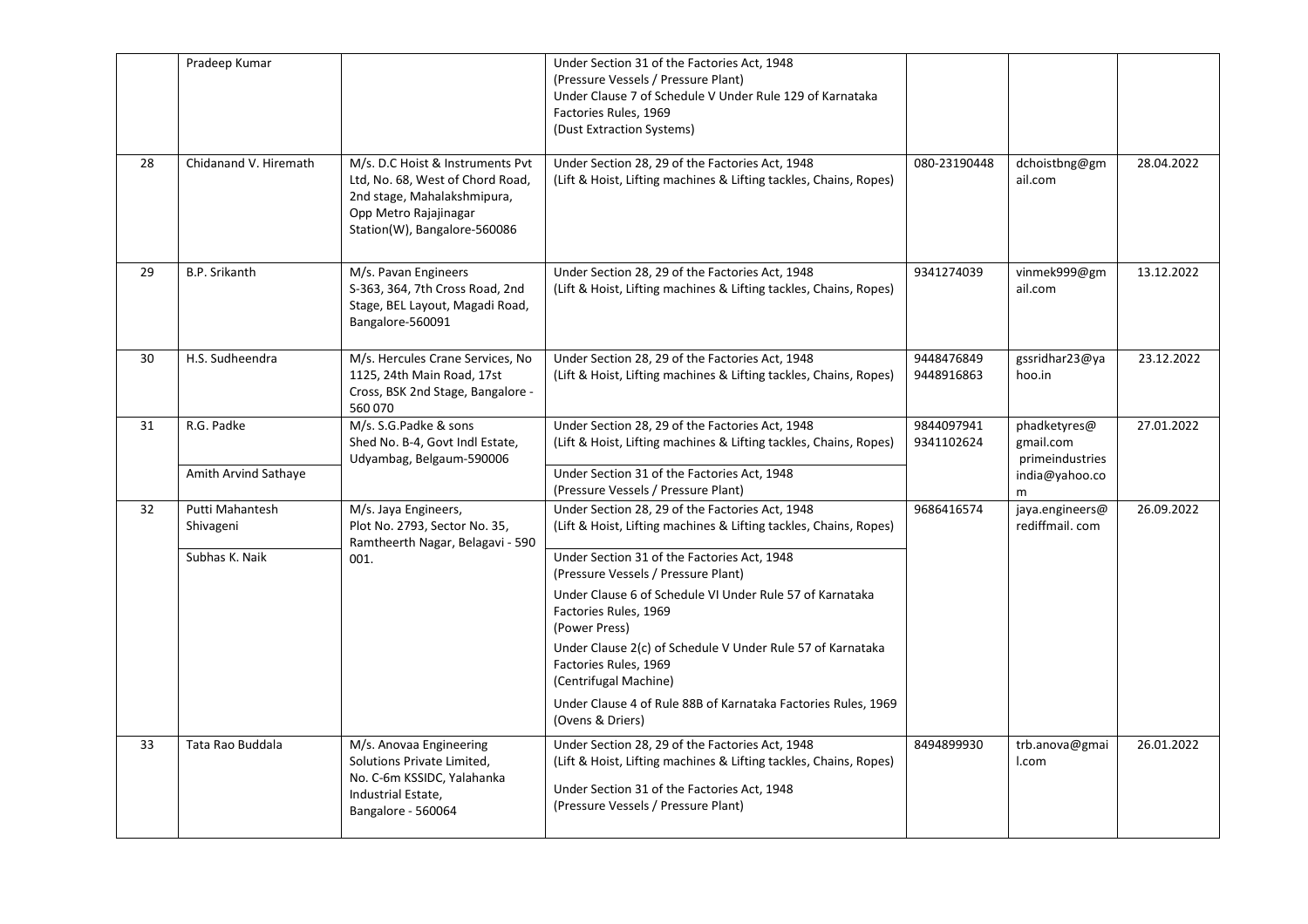| 34 | Linganand S Naregal | M/s. Basava Safety Services &<br>Sales, Plot No. 37, CTS No. 21/3,<br>Kangrali Khurd, Belagavi - 590015                                             | Under Section 28, 29 of the Factories Act, 1948<br>(Lift & Hoist, Lifting machines & Lifting tackles, Chains, Ropes)<br>Under Section 31 of the Factories Act, 1948<br>(Pressure Vessels / Pressure Plant)<br>Under Clause 2(c) of Schedule V Under Rule 57 of Karnataka<br>Factories Rules, 1969 (Centrifugal Machine)<br>Under Clause 6 of Schedule VI Under Rule 57 of Karnataka<br>Factories Rules, 1969 (Power Press)<br>Under Clause 4 of Rule 88B of Karnataka Factories Rules, 1969<br>(Ovens & Driers)                                                                                                                                                                                                                     | 9449507719 | basavasafety<br>2016@gmail.<br>com   | 27.01.2023 |
|----|---------------------|-----------------------------------------------------------------------------------------------------------------------------------------------------|-------------------------------------------------------------------------------------------------------------------------------------------------------------------------------------------------------------------------------------------------------------------------------------------------------------------------------------------------------------------------------------------------------------------------------------------------------------------------------------------------------------------------------------------------------------------------------------------------------------------------------------------------------------------------------------------------------------------------------------|------------|--------------------------------------|------------|
| 35 | K. Suresh Shenoy    | M/s. Engineering Inspection<br>Company, Bhagavathi Towers,<br>No. 5-7-627/2, Near Bhagavathi<br>Temple, P.V.S Kalakunj Road,<br>Mangalore -575 003. | Under Section 28, 29 of the Factories Act, 1948<br>(Lift & Hoist, Lifting machines & Lifting tackles, Chains, Ropes)<br>Under Clause 2(c) of Schedule V Under Rule 57 of Karnataka<br>Factories Rules, 1969<br>(Centrifugal Machine)<br>Under Clause 6 of Schedule VI Under Rule 57 of Karnataka<br>Factories Rules, 1969<br>(Power Press)<br>Under Clause 4 of Rule 88B of Karnataka Factories Rules, 1969<br>(Ovens & Driers)<br>Under Clause 13 of Schedule XVII Under Rule 129 of<br>Karnataka Factories Rules, 1969<br>(Solvent Extraction Plant)<br>Under Clause 69(4) of Karnataka Factories Rules, 1969<br>(Water Sealed Gas Holders)<br>Under Section 31 of the Factories Act, 1948<br>(Pressure Vessels / Pressure Plant) | 9845130187 | ksuresh123123<br>@rediffmail.<br>com | 27.08.2022 |
|    | <b>Uday Shetty</b>  |                                                                                                                                                     | Under Section 28, 29 of the Factories Act, 1948<br>(Lift & Hoist, Lifting machines & Lifting tackles, Chains, Ropes)<br>Under Clause 2(c) of Schedule V Under Rule 57 of Karnataka<br>Factories Rules, 1969<br>(Centrifugal Machine)<br>Under Clause 6 of Schedule VI Under Rule 57 of Karnataka<br>Factories Rules, 1969<br>(Power Press)<br>Under Clause 4 of Rule 88B of Karnataka Factories Rules, 1969<br>(Ovens & Driers)<br>Under Section 31 of the Factories Act, 1948<br>(Pressure Vessels / Pressure Plant)                                                                                                                                                                                                               |            |                                      |            |
| 36 | A. Madhusudan       | M/s. Suraksha EngineersNo 84,<br>4th Cross, 2nd Phase, Reliable<br>Residency, Haralur Village, Vartur<br>Hobli, Bangalore - 560 102.                | Under Section 28, 29 of the Factories Act, 1948<br>(Lift & Hoist, Lifting machines & Lifting tackles, Chains, Ropes)<br>Under Section 31 of the Factories Act, 1948<br>(Pressure Vessels / Pressure Plant)                                                                                                                                                                                                                                                                                                                                                                                                                                                                                                                          | 9741341342 | madhucp14@g<br>mail.com              | 13.12.2022 |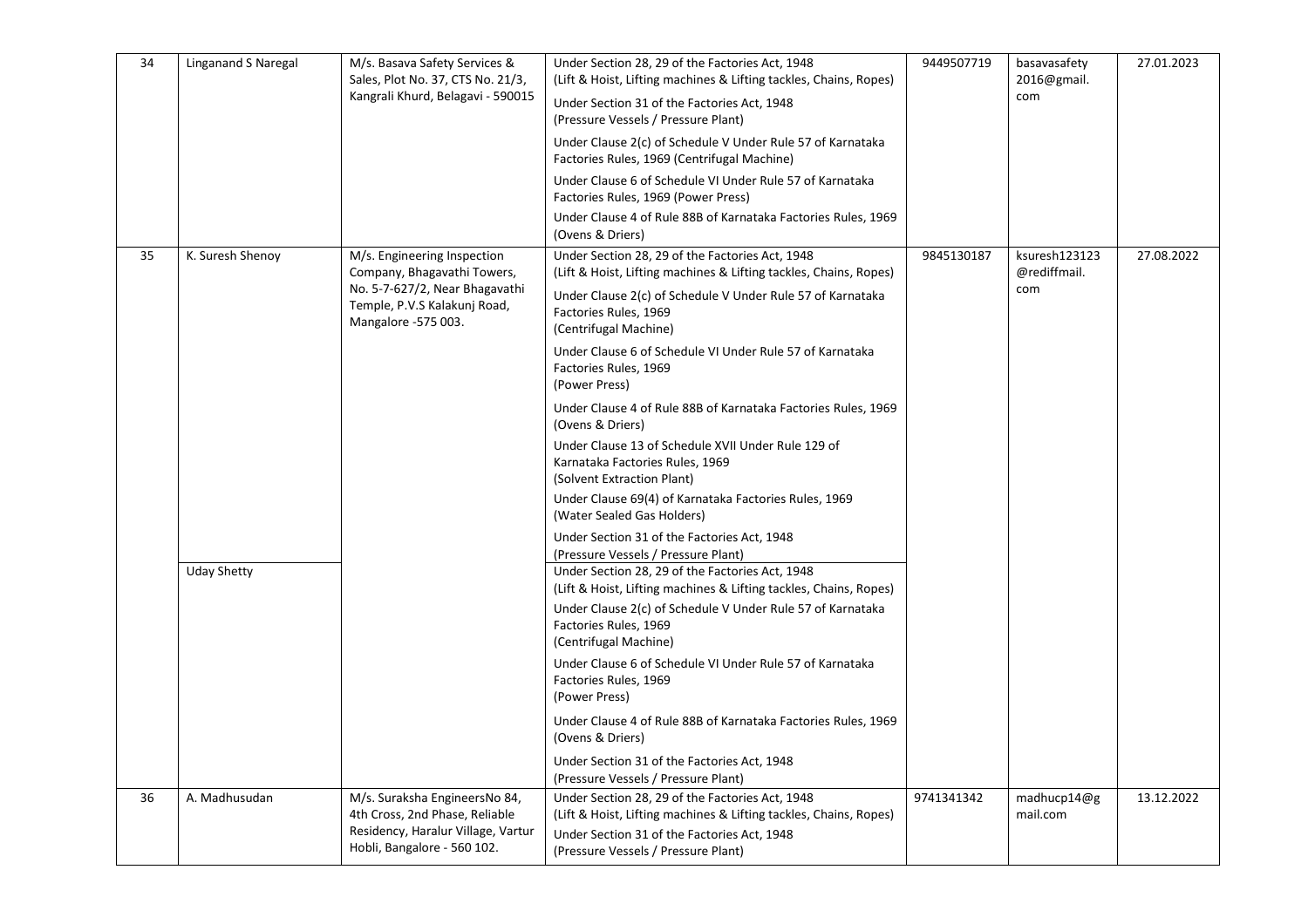|    |                |                                                                                                               | Under Clause 2(c) of Schedule V Under Rule 57 of Karnataka<br>Factories Rules, 1969<br>(Centrifugal Machine)<br>Under Clause 6 of Schedule VI Under Rule 57 of Karnataka<br>Factories Rules, 1969<br>(Power Press)<br>Under Clause 4 of Rule 88B of Karnataka Factories Rules, 1969<br>(Ovens & Driers)<br>Under Clause 7 of Schedule V Under Rule 129 of Karnataka<br>Factories Rules, 1969<br>(Dust Extraction Systems)<br>Under Clause 13 of Schedule XVII Under Rule 129 of |            |                                              |            |
|----|----------------|---------------------------------------------------------------------------------------------------------------|---------------------------------------------------------------------------------------------------------------------------------------------------------------------------------------------------------------------------------------------------------------------------------------------------------------------------------------------------------------------------------------------------------------------------------------------------------------------------------|------------|----------------------------------------------|------------|
|    |                |                                                                                                               | Karnataka Factories Rules, 1969<br>(Solvent Extraction Plant)                                                                                                                                                                                                                                                                                                                                                                                                                   |            |                                              |            |
| 37 | Kulkarni P S   | M/s. Patil Industrial Equipment<br>Company<br>Plot No. 80, Udyambag, Belgavi-<br>590228                       | Under Section 28, 29 of the Factories Act, 1948<br>(Lift & Hoist, Lifting machines & Lifting tackles, Chains, Ropes)<br>Under Clause 2(c) of Schedule V Under Rule 57 of Karnataka<br>Factories Rules, 1969<br>(Centrifugal Machine)<br>Under Clause 6 of Schedule VI Under Rule 57 of Karnataka<br>Factories Rules, 1969<br>(Power Press)                                                                                                                                      | 9422088626 | patilindustrialeq<br>uipmentco@gm<br>ail.com | 15.11.2022 |
|    | Durugkar J B   |                                                                                                               | Under Section 31 of the Factories Act, 1948                                                                                                                                                                                                                                                                                                                                                                                                                                     |            |                                              |            |
| 38 | Raghuramu C J  | M/s. Kanthi Industries<br>No. 59, 5th Main, Srirampuram,                                                      | (Pressure Vessels / Pressure Plant)<br>Under Section 28, 29 of the Factories Act, 1948<br>(Lift & Hoist, Lifting machines & Lifting tackles, Chains, Ropes)                                                                                                                                                                                                                                                                                                                     | 9886766972 | kanthi.boilers@<br>gmail.com                 | 06.08.2022 |
|    | Bhagavan CN    | Bengaluru-560021                                                                                              | Under Section 31 of the Factories Act, 1948<br>(Pressure Vessels / Pressure Plant)                                                                                                                                                                                                                                                                                                                                                                                              |            |                                              |            |
| 39 | Chandrareddy M | M/s. Accurate Engineers,<br>No. 514, 10th A Cross, 29th<br>Main, Sector-1, HSR Layout,<br>Bangalore - 560102. | Under Section 28, 29 of the Factories Act, 1948<br>(Lift & Hoist, Lifting machines & Lifting tackles, Chains, Ropes)<br>Under Clause 2(c) of Schedule V Under Rule 57 of Karnataka<br>Factories Rules, 1969<br>(Centrifugal Machine)<br>Under Clause 6 of Schedule VI Under Rule 57 of Karnataka<br>Factories Rules, 1969<br>(Power Press)<br>Under Clause 4 of Rule 88B of Karnataka Factories Rules, 1969                                                                     | 9844073926 | chandra<br>reddy.mhsr@g<br>mail.com          | 22.07.2022 |
|    |                |                                                                                                               | (Ovens & Driers)<br>Under Clause 7 of Schedule V Under Rule 129 of Karnataka<br>Factories Rules, 1969<br>(Dust Extraction Systems)<br>Under Clause 4 of Schedule VIII Under Rule 129 of Karnataka<br>Factories Rules, 1969 (Blasting Enclosure)                                                                                                                                                                                                                                 |            |                                              |            |
|    | Shivareddy B V |                                                                                                               | Under Section 31 of the Factories Act, 1948<br>(Pressure Vessels / Pressure Plant)<br>Under Clause 13 of Schedule XVII Under Rule 129 of                                                                                                                                                                                                                                                                                                                                        |            |                                              |            |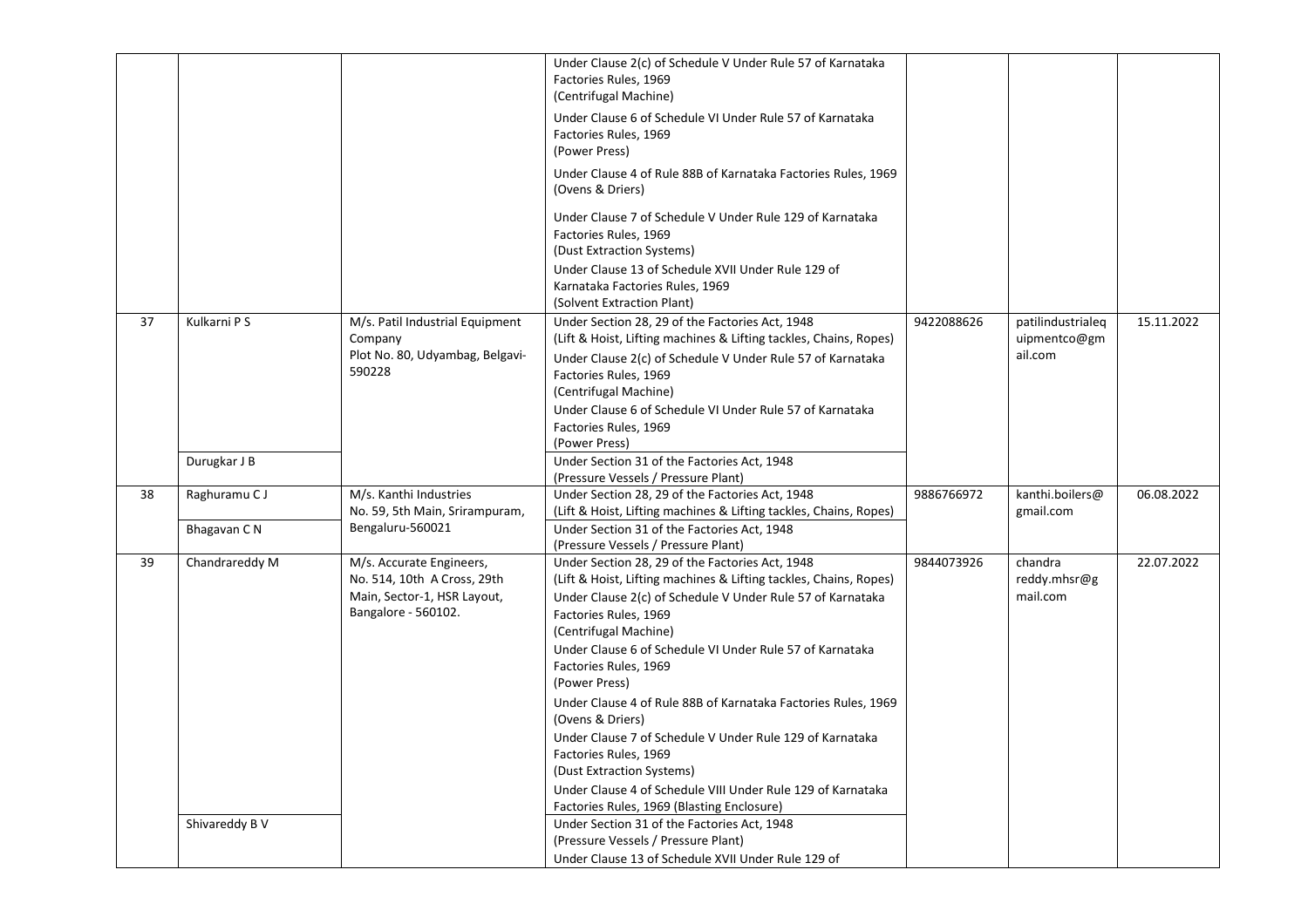|    |                              |                                                                                                                                                                  | Karnataka Factories Rules, 1969<br>(Solvent Extraction Plant)                                                                                                                                                                                                                                                                                                                                                                                                               |                          |                                             |            |
|----|------------------------------|------------------------------------------------------------------------------------------------------------------------------------------------------------------|-----------------------------------------------------------------------------------------------------------------------------------------------------------------------------------------------------------------------------------------------------------------------------------------------------------------------------------------------------------------------------------------------------------------------------------------------------------------------------|--------------------------|---------------------------------------------|------------|
| 40 | Ramesh N<br>Veeresh Babu M D | M/s. Veeresh Engineering works<br>No B-227, 5th Main Road, Peenya<br>Industrial Area, 2nd Stage,<br>Bangalore-560058.                                            | Under Section 28, 29 of the Factories Act, 1948<br>(Lift & Hoist, Lifting machines & Lifting tackles, Chains, Ropes)<br>Under section 31 of the Factories Act, 1948<br>(Pressure Vessels / Pressure Plant)                                                                                                                                                                                                                                                                  | 9845065962<br>9845091882 | veeresh engg@<br>dataone.in                 | 11.01.2023 |
| 41 | B. K. Srivatsa               | M/s. Global Solutions<br>No. 48, 4th Cross, New BEL Road,<br>Near Corporation Bank Road,<br>R.M.V Extn, 2nd Stage, Bangalore<br>$-560094$                        | Under Section 28, 29 of the Factories Act, 1948<br>(Lift & Hoist, Lifting machines & Lifting tackles, Chains, Ropes)                                                                                                                                                                                                                                                                                                                                                        | 9845056478               | global.inspect@<br>gmail.com                | 30.12.2022 |
| 42 | Manjunath.P.Bankapur         | M/s. Mech Power Engineering<br>Service, Plot No. 64, F-1, Tarihal<br>Industrial Area, Hubli-580026                                                               | Under Section 28, 29 of the Factories Act, 1948<br>(Lift & Hoist, Lifting machines & Lifting tackles, Chains, Ropes)<br>Under Section 31 of the Factories Act, 1948<br>(Pressure Vessels / Pressure Plant)                                                                                                                                                                                                                                                                  | 9449560276               | mechpowerindi<br>a@gmail.com                | 13.09.2022 |
| 43 | Santhosh S. Goudar           | M/s. Fortune Technological<br>Solutions, No-93, 2nd Cross,<br>Prashanth Nagar, Behind, R.N<br>Shetty Factory, Old Hubli, Hubli -<br>580024                       | Under Section 31 of the Factories Act, 1948<br>(Pressure Vessels / Pressure Plant)                                                                                                                                                                                                                                                                                                                                                                                          | 9483475935               | fortuneindia4@<br>gmail.com                 | 30.10.2022 |
| 44 | 1. Gururaj Kulkarni          | M/s. Anappraiser Technological<br>services India Pvt Ltd., No. 21,<br>"Shreekar", 3 <sup>rd</sup> Cross, LIC Colony,<br>Basaveshwara Nagar, Bangalore-<br>560079 | Under Section 28, 29 of the Factories Act, 1948<br>(Lift & Hoist, Lifting machines & Lifting tackles, Chains, Ropes)<br>Under Clause 2(c) of Schedule V Under Rule 57 of Karnataka<br>Factories Rules, 1969<br>(Centrifugal Machine)<br>Under Clause 7 of Schedule V Under Rule 129 of Karnataka<br>Factories Rules, 1969<br>(Dust Extraction Systems)<br>Under Clause 4 of Schedule VIII Under Rule 129 of Karnataka<br>Factories Rules, 1969<br>(Shot Blasting Enclosure) | 9448044881               | gururaj@anap<br>praisergroup.c<br><b>om</b> | 06.08.2022 |
|    | 2. Abraham Thomas            |                                                                                                                                                                  | Under Section 31 of the Factories Act, 1948<br>(Pressure Vessels / Pressure Plant)<br>Under Section 28, 29 of the Factories Act, 1948 (Lift & Hoist,<br>Lifting machines & Lifting tackles, Chains, Ropes)<br>Under Clause 6 of Schedule VI Under Rule 57 of Karnataka<br>Factories Rules, 1969 (Power Press)                                                                                                                                                               |                          |                                             |            |
|    | 3. Nikil Deshpande           |                                                                                                                                                                  | Under Section 31 of the Factories Act, 1948 (Pressure Vessels<br>/ Pressure Plant)                                                                                                                                                                                                                                                                                                                                                                                          |                          |                                             |            |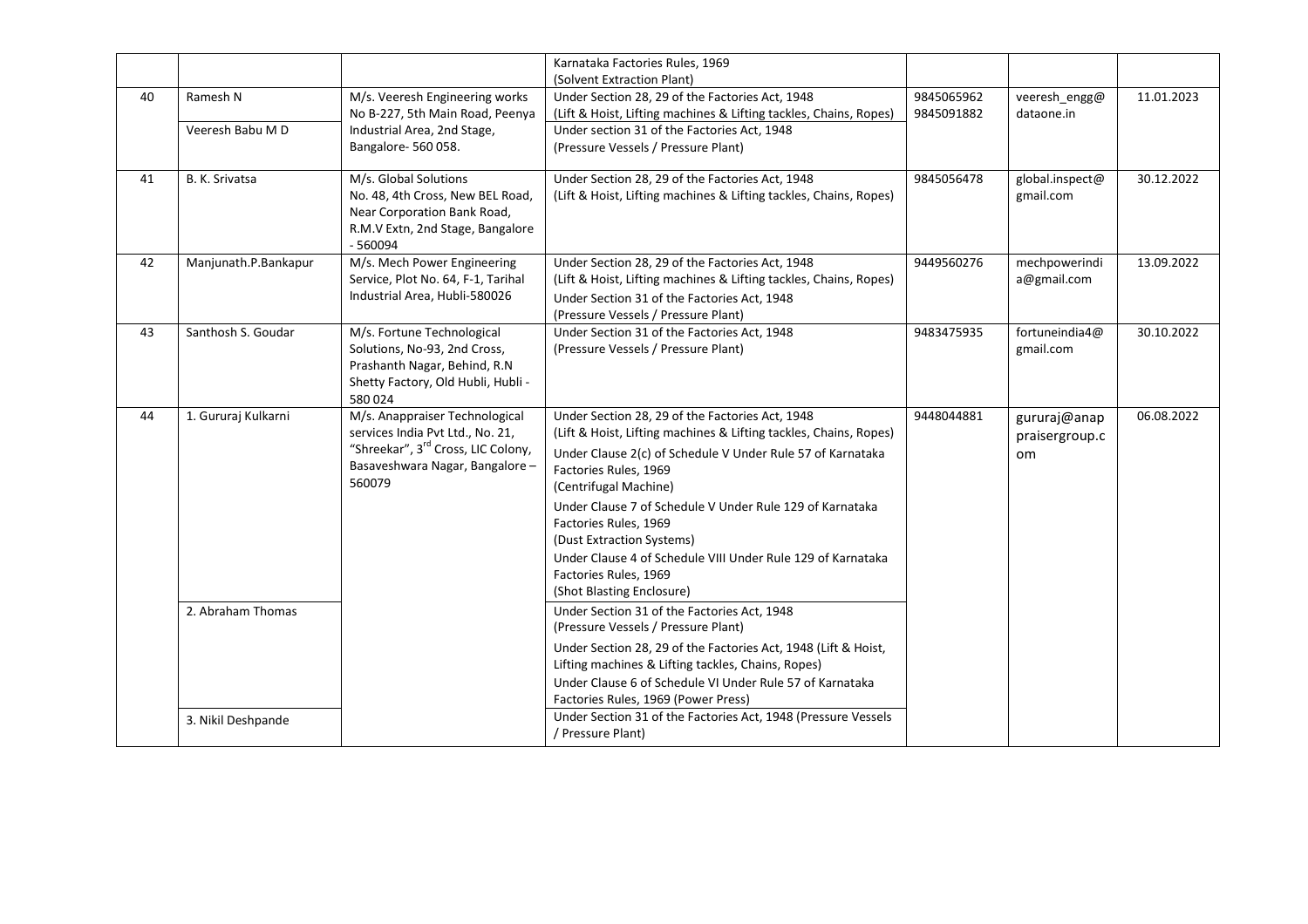| 45 | Pradeep Raj                                                                                     | M/s. Creative Concepts,<br>8th Main Road, 3rd Cross,                                                              | Under Section 31 of the Factories Act, 1948<br>(Pressure Vessels / Pressure Plant)                                                                                                       | 9880647115                                 | Creative<br>concepts02@g                     | 28-11-2022 |  |  |  |  |
|----|-------------------------------------------------------------------------------------------------|-------------------------------------------------------------------------------------------------------------------|------------------------------------------------------------------------------------------------------------------------------------------------------------------------------------------|--------------------------------------------|----------------------------------------------|------------|--|--|--|--|
|    |                                                                                                 | Ashok Nagar,<br>Tumkur-572 102.                                                                                   | Under Clause 2(c) of Schedule V Under Rule 57 of Karnataka<br>Factories Rules, 1969<br>(Centrifugal Machine)                                                                             |                                            | mail.com                                     |            |  |  |  |  |
|    |                                                                                                 |                                                                                                                   | Under Clause 6 of Schedule VI Under Rule 57 of Karnataka<br>Factories Rules, 1969<br>(Power Press)                                                                                       |                                            |                                              |            |  |  |  |  |
|    |                                                                                                 |                                                                                                                   | Under Clause 4 of Rule 88B of Karnataka Factories Rules, 1969<br>(Ovens & Driers)                                                                                                        |                                            |                                              |            |  |  |  |  |
|    |                                                                                                 |                                                                                                                   | Under Section 28, 29 of the Factories Act, 1948<br>(Lift & Hoist, Lifting machines & Lifting tackles, Chains, Ropes)                                                                     |                                            |                                              |            |  |  |  |  |
|    | <b>Factories</b>                                                                                |                                                                                                                   |                                                                                                                                                                                          |                                            |                                              |            |  |  |  |  |
|    |                                                                                                 |                                                                                                                   |                                                                                                                                                                                          |                                            |                                              |            |  |  |  |  |
| 46 | 1. Vishal Fulchand<br>Yadav,<br>2. Amit Kumar Mishra<br>3. Jaison Anil Pinto<br>4. M.S. Praveen | M/s. Mangalore Refinery and<br>Petrochemicals Ltd.,<br>Kutherhoor P O, Via<br>Mudapadavu, Mangalore - 570<br>030. | Under Section 31 of the Factories Act, 1948<br>(Pressure Vessels / Pressure Plant)                                                                                                       | 0824-<br>2270400                           | mrplmlr@mrpl.c<br>o.in                       | 26.01.2022 |  |  |  |  |
| 47 | 1. Prashanth Hegde,<br>2. Praveen Kumar                                                         | M/s. ONGC Petrochemicals Ltd.,<br>MSEZ, Permud, Mangalore - 574<br>509.                                           | Under Section 31 of the Factories Act, 1948<br>(Pressure Vessels / Pressure Plant)                                                                                                       | 0824-<br>2872000                           |                                              | 07.12.2022 |  |  |  |  |
| 48 | Ram Prakash Das                                                                                 | M/s. Grasim Industries Limited,<br>Po. Binaga Karwar,<br>Uttarakannada - 581 307.                                 | Under Section 28, 29 of the Factories Act, 1948<br>(Lift & Hoist, Lifting machines & Lifting tackles, Chains, Ropes)                                                                     | 8382-<br>230514                            | grasimchem@gr<br>asim.com                    | 28.04.2022 |  |  |  |  |
| 49 | Srinivas M Reddy                                                                                | M/s. BEML Ltd.,<br>Bangalore Complex, PB No. 7501,<br>New Thippasandra Post,<br>Bangalore - 560 075               | Under Section 31 of the Factories Act, 1948<br>(Pressure Vessels / Pressure Plant)<br>Under Clause 6 of Schedule VI Under Rule 57 of Karnataka<br>Factories Rules, 1969<br>(Power Press) | 080-<br>25242414<br>25245545<br>8050905975 | bemlcgmr@vsnl.<br>com<br>rfsy@beml.<br>co.in | 27.03.2022 |  |  |  |  |
| 50 | 1. Dayananda.Totar<br>2. L. Sreenivasa Rao<br>3. Jaibhem.S.Sangan<br>4. K. Premanand            | M/s. JSW Steel Limited,<br>P.O.Vidyanagar, Torangallu,<br>Tq: Sandur, Ballari - 583 275.                          | Under Section 28, 29 of the Factories Act, 1948<br>(Lift & Hoist, Lifting machines & Lifting tackles, Chains, Ropes)                                                                     | 08395-<br>250123/30                        | Sampath.kuma<br>r@jsw.in                     | 11.01.2023 |  |  |  |  |
|    | 1. Shanmukhappa<br>2. G. Rajashekar<br>3. K. Naveen<br>4. Anupam Saha                           |                                                                                                                   | Under Section 31 of the Factories Act, 1948<br>(Pressure Vessels / Pressure Plant)                                                                                                       |                                            |                                              |            |  |  |  |  |